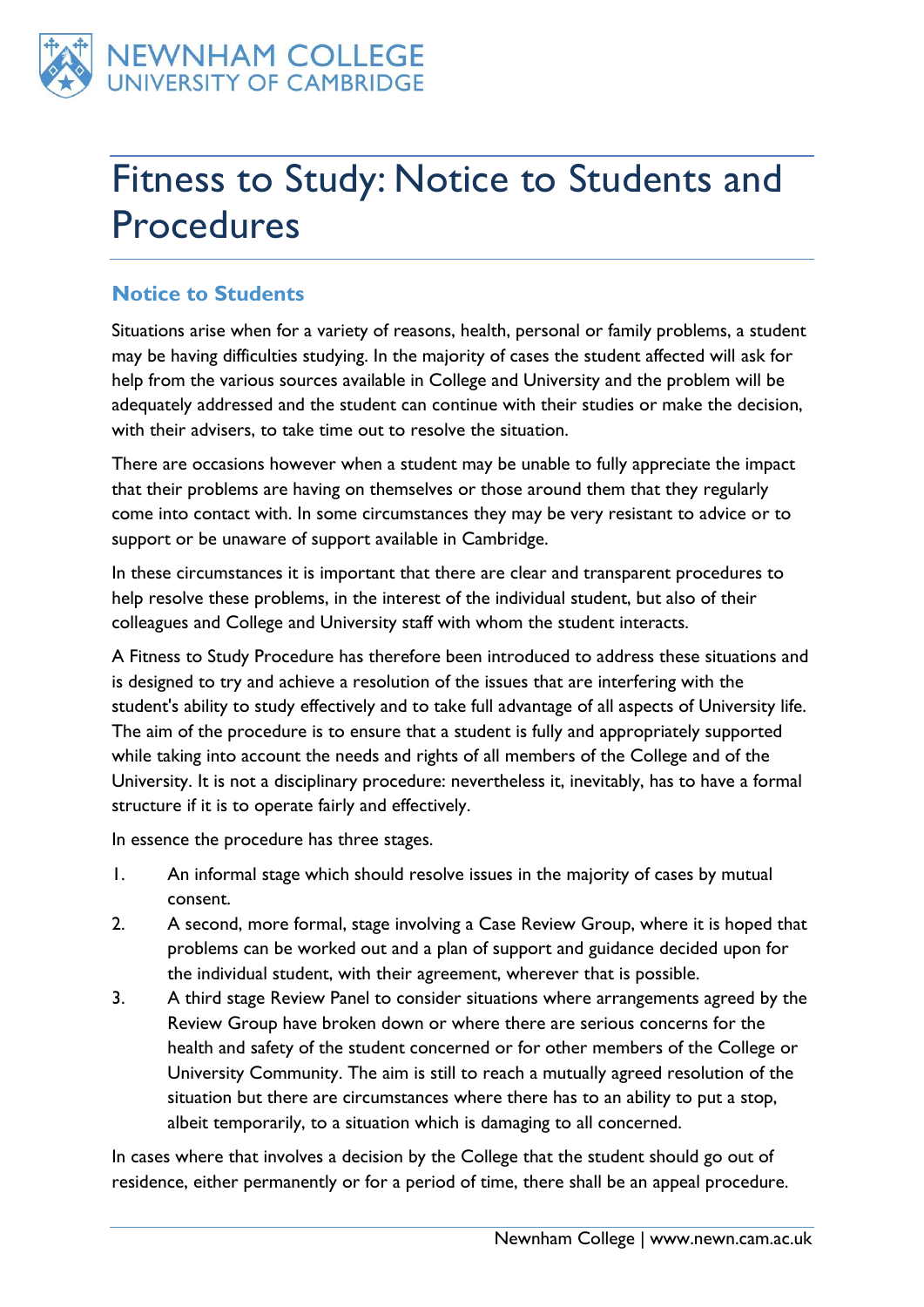#### **Crisis Situations**

It is possible that a student may pose such an extreme risk to themselves and / or others that they require emergency assistance outside these procedures.

In a situation where it is believed that a student's behaviour presents an immediate risk to themselves or others, the Emergency Services should be contacted by dialling 999.

The College Nurse and University Mental Health Advisor should be informed as soon as is practicable in the particular circumstances of the case.

This should be followed up as soon as possible by notifying the Senior Tutor of the details of the incident and action taken.

The person(s) witnessing the student's behaviour should not leave the scene until they have briefed the Emergency Services, always bearing in mind the primary necessity to ensure their own safety.

The Porters' Lodge will, so far as they are informed or aware of the matter, keep a record of the action taken by the Emergency Services and pass this on, at the earliest opportunity, to the Senior Tutor. The Senior Tutor (or nominee) will ensure that contact is made at the level of detail appropriate in her judgement with the student and other relevant persons such as the student's Tutor, Director of Studies, or Supervisor (in the case of graduates), and that appropriate arrangements are made with regard to follow up.

In the case of medical and veterinary students, incidents shall also be reported by the Senior Tutor to the Medical and Veterinary Progress Panel (Secretary Ms Brenda Purkiss [bap11@medschl.cam.ac.uk\)](mailto:bap11@medschl.cam.ac.uk) for advice as to whether there might be Fitness to Practice issues to consider.

## **Fitness to Study Procedure for Newnham College**

#### **Introduction**

The purpose of this document is to set out the procedures which the College follows when there are concerns about the Fitness to Study of one of its students, either undergraduate or postgraduate.

It outlines the steps which will be taken by the College when there is concern that a student's behaviour or health has the potential to disrupt, threaten or seriously impede the welfare or academic progress of the student herself or of others in the College or wider University community.

Decisions made concerning a student's fitness to study are made through a supportive process; with appropriate consultation; and after full consideration of the student's ability to study, learn effectively and complete her course successfully.

The procedures described below do not take precedence over the relevant provisions of the Colleges Statutes and Ordinances or, where applicable, the University's Statutes and Ordinances.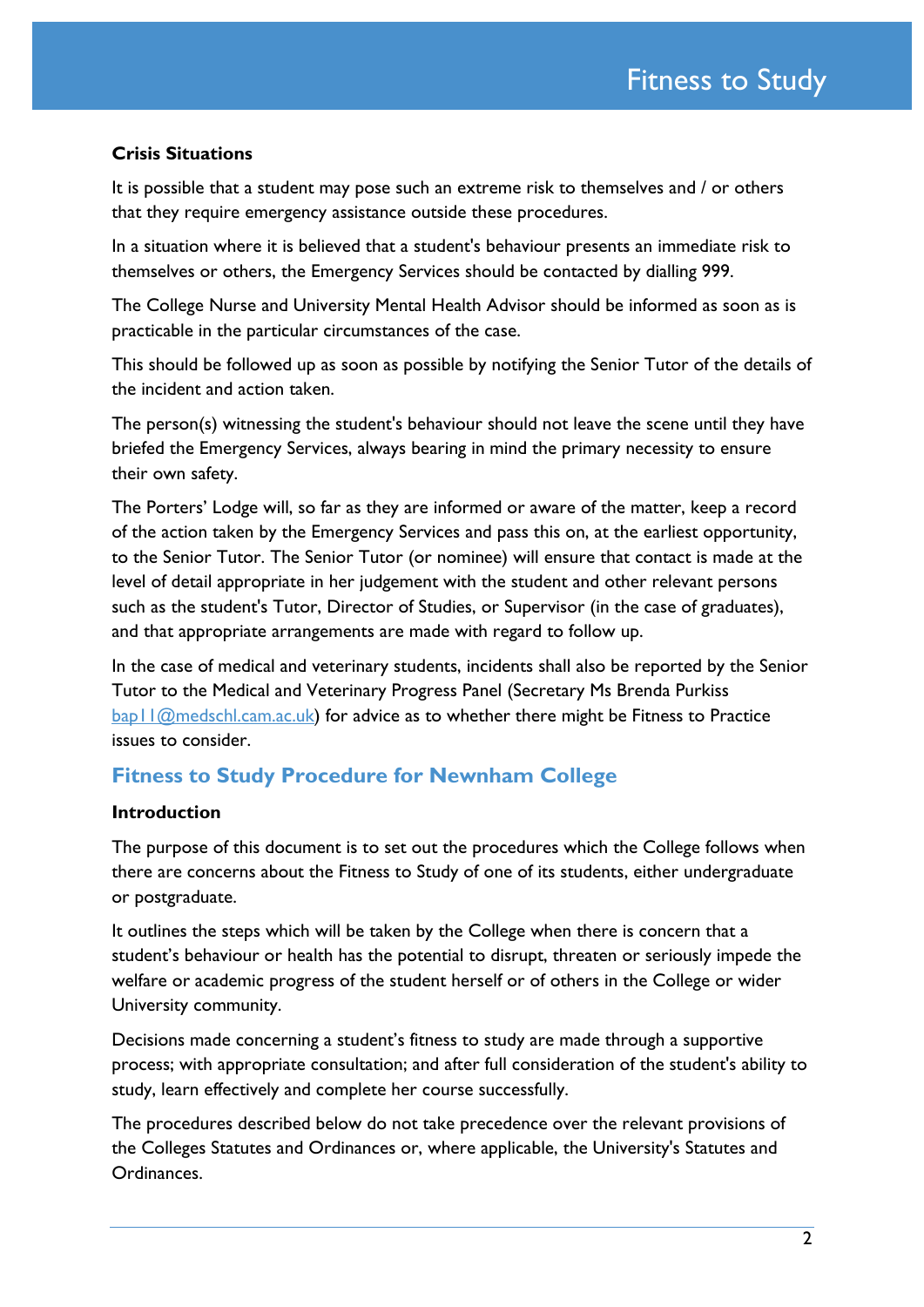As a general rule this procedure is intended for use in cases in which the behaviour, disruption or risk presented by the student is perceived by the Senior Tutor (who will take into account the information available to her at the time) to be of a serious or potentially serious nature. Where possible the tutorial system and other student support services should be used as the first port of call, prior to taking any formal action a set out in what follows.

#### **What are its benefits?**

Having this procedure set out enables students to have a document they can refer to, which provides them with a clear understanding of their full responsibilities, and of the expectations related to their commitment to study and to their responsibilities to others in the College community. It also sets out the way in which the College views its own responsibilities to individual students and for others in the College and in the wider University community to whom it also has responsibilities.

If and when a problem arises, the steps taken will be limited to those necessary, in the view of those responsible (principally the Senior Tutor), to protect the best interests of the student, and other members of the College community. The procedure is intended to ensure a consistent and sensitive approach to managing situations.

Tutorial, academic or support staff can initiate the procedure when concerns for a student are raised, so that issues, once recognised, can be addressed in a structured manner as early as possible.

Common concerns raised by different members of the College and the University community can be formally collated through this process.

The problem-solving approach adopted throughout this procedure is objective-oriented: it is intended to allow a student to focus on agreed actions geared to achievable aims, which are clearly documented and which come from a supportive perspective rather than a disciplinary one.

#### **Background knowledge**

There are various support services in the College and the University to which students may be directed.

Students with a mental or physical health difficulty are strongly encouraged to speak at an early stage to their Tutor, Director of Studies, the College Nurse, the Senior Tutor or other appropriate member of staff in the College about their difficulties and any related problems that they may be experiencing.

In addition, they are strongly advised to consult, and make full use of, all the relevant support services available in the College and University; the specific extra-collegiate resources readily available to students in Cambridge are listed below.

Early intervention in student health/behaviour and recommendations for support can avoid a crisis situation. (For tips on how to deal with crisis situations see section 9 below.)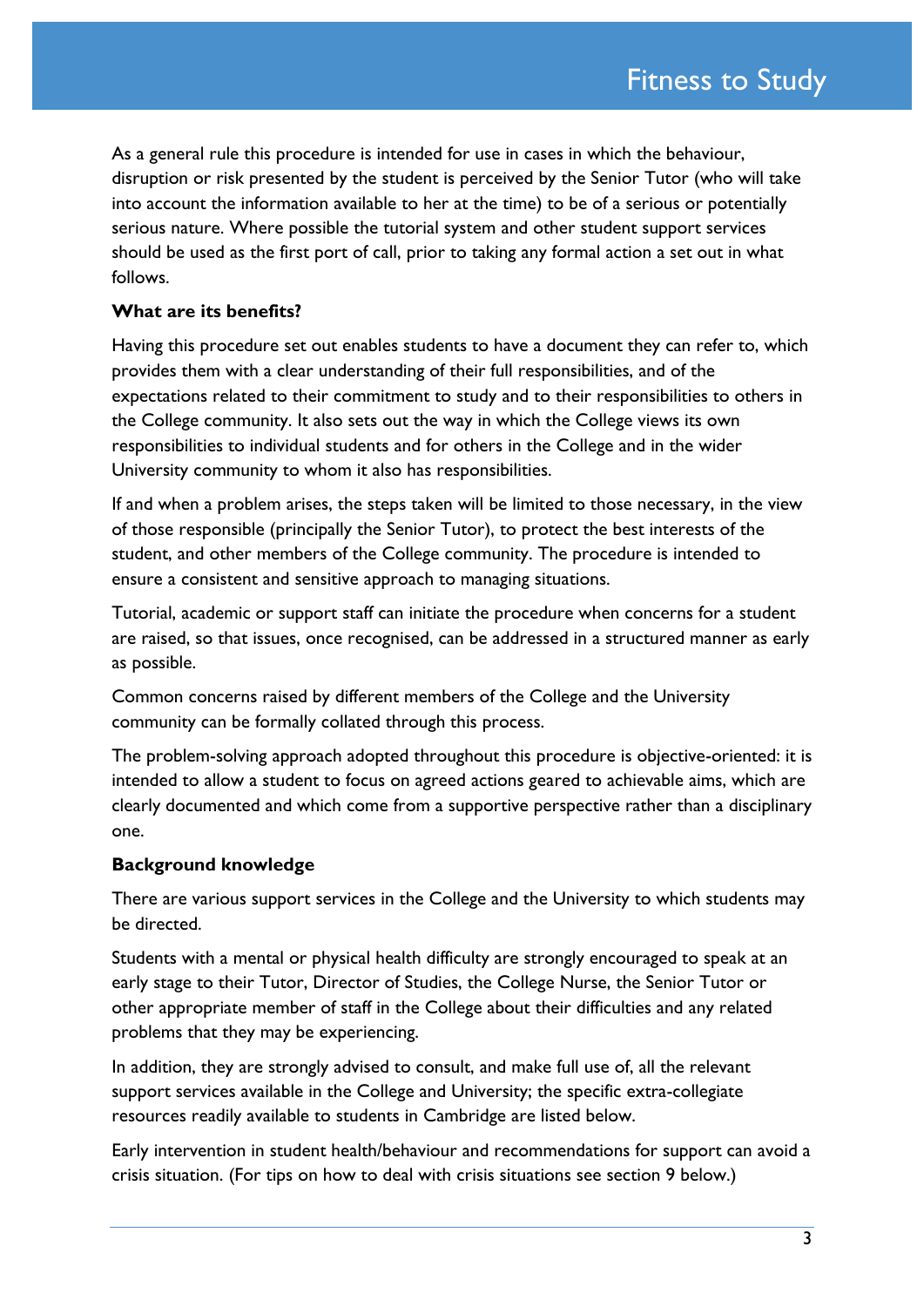Advice is available on-line in the self-help leaflets from the University Counselling Service [\(www.counselling.cam.ac.uk/selfhelp/leaflets\)](http://www.counselling.cam.ac.uk/selfhelp/leaflets). In appropriate cases students may also wish to seek advice from one or more of the following:

- University Mental Health Advisor: [www.counselling.cam.ac.uk/studentcouns/mha](http://www.counselling.cam.ac.uk/studentcouns/mha)
- University Counselling Service: [www.counselling.cam.ac.uk](http://www.counselling.cam.ac.uk/)
- Cambridge University Students' Union: [www.cusu.co.uk](http://www.cusu.co.uk/)
- Graduate Union: [www.gradunion.cam.ac.uk](http://www.gradunion.cam.ac.uk/)
- Disability Resource Centre: [www.disability.admin.cam.ac.uk](http://www.disability.admin.cam.ac.uk/)
- Occupational Health [www.oh.admin.cam.ac.uk](http://www.oh.admin.cam.ac.uk/)
- Student Advice Service. [www.studentadvice.cam.ac.uk](http://www.studentadvice.cam.ac.uk/)
- Adult eating disorder service [www.cpft.nhs.uk/aeds](http://www.cpft.nhs.uk/aeds)
- Drinksense [www.drinksense.org](http://www.drinksense.org/)
- CAMEO [www.cameo.nhs.uk](http://www.cameo.nhs.uk/)
- Alcoholics anonymous [www.alcoholics-anonymous.org.uk](http://www.alcoholics-anonymous.org.uk/)
- Cocaine anonymous [www.cauk.org.uk](http://www.cauk.org.uk/)

#### **The 'Fitness to Study' Procedure**

#### **1. Purpose and Scope of the procedure**

1.1. Whilst at Cambridge, all students should be able to study and perform to the best of their ability in a safe and comfortable environment. The reality of College and University life means that students not only work but also live in close proximity to each other, and while many students find studying and living in such an environment stimulating and enjoyable, others can find it more challenging.

The term 'fitness to study' (as used in this document) relates to the entire student experience, and not just a student's ability to engage with their studies. Newnham expects its students to be able to live in harmony with others, and to conduct themselves in a way which does not have an adverse impact on those around them. This procedure is not designed to address academic performance issues (which will be dealt with under the normal academic assessment and monitoring procedures) except where poor academic performance is thought to be a result of a fitness to study issue. Neither is it designed for what are considered to be, on a reasonable view of the information available to the College and to the Senior Tutor at the time, normal cases of indiscipline, without mitigating factors.

1.2. For the preservation and protection of the College community, students need to conform to certain standards of behaviour. The cause of concern regarding fitness to study may consequently include issues relating to a student's health and general wellbeing, where disciplinary action may not be appropriate, where they impact or have the potential to impact on the wider community and its well-being. The College and the University have disciplinary mechanisms in place to deal with students whose behaviour falls outside acceptable standards (see Newnham Student Handbook: [www.newn.cam.ac.uk/student-life/student-information/student-handbook/](http://www.newn.cam.ac.uk/student-life/student-information/student-handbook/) and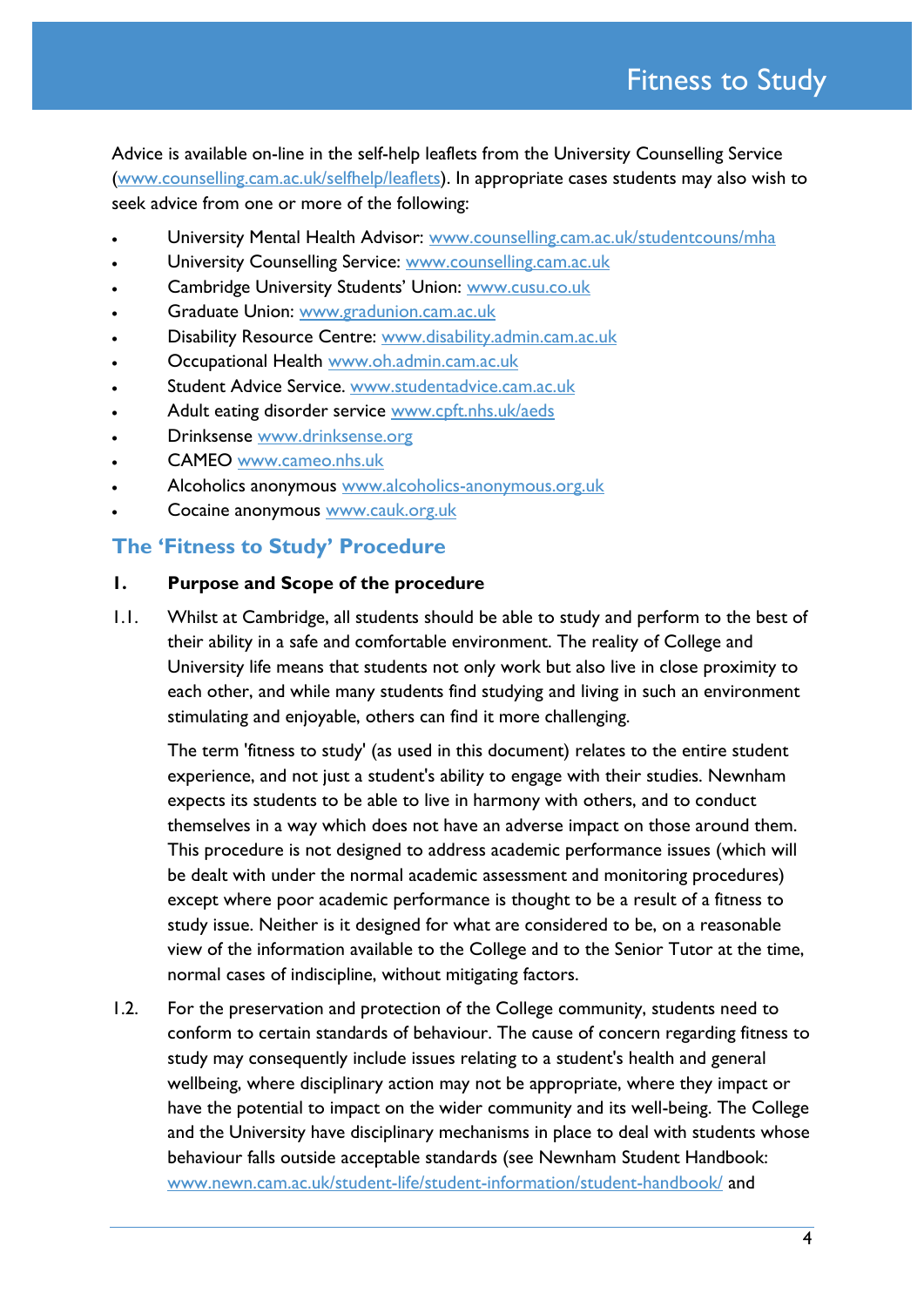#### University Regulations on Discipline:

[http://www.admin.cam.ac.uk/univ/so/2011/chapter02-section17.html#indexterm](http://www.admin.cam.ac.uk/univ/so/2011/chapter02-section17.html#indexterm-d2e5013)[d2e5013](http://www.admin.cam.ac.uk/univ/so/2011/chapter02-section17.html#indexterm-d2e5013)). The 'Fitness to Study procedures are intended to deal with those cases where there seem to be mitigating factors in the nature of physical, mental or emotional health, which would make such disciplinary procedures inappropriate in the first instance.

- 1.3. A student's 'Fitness to Study' may be questioned if health problems are disrupting their own studies or the studies of others, or result in unreasonable demands being placed on staff or other students. The College has a general duty of care to its community. The nature of the situations envisaged as giving rise to the use of this procedure means that, from time to time, the College will need to take into account any relevant provisions of health and safety legislation or of the Equality Act. It is important that the Senior Tutor should be made aware as soon as possible of case which has the potential to escalate to a point where it might be necessary to invoke this procedure, so that she can take appropriate advice, including legal advice, on the particular facts of the case at an early stage.
- 1.4. The level of risk posed by a student to herself, other students or others should be assessed and recorded by the Senior Tutor at an early state and revised as necessary as the situation evolves. The risk assessment will be the responsibility of the Senior Tutor who will take such advice as seems to her necessary and appropriate given the facts of the particular case. Even when, in the view of the Senior Tutor, no risk to the student to herself, other students or others is involved, inappropriate behaviour has to be dealt with. The fact that a student has a mental, psychological, emotional or physical problem may need be taken into account in deciding how it should be dealt with. But that the student has such a problem is not, in itself, a reason for ignoring or condoning inappropriate behaviour.
- 1.5. Once the 'Fitness to Study' Procedure has been initiated by the Senior Tutor (at any of the three stages) the behaviour observed will normally be considered under this procedure rather than under a disciplinary procedure.
- 1.6. If concerns are raised while a student is on authorised study away from Cambridge (e.g. is on a Year Abroad, has leave to Work Away, or is on a placement) the Senior Tutor will discuss with the other institution and the University Department, where appropriate, alternative arrangements that might appropriately address those concerns.

#### **2. Circumstances under which a student's 'Fitness to Study' may be brought into question**

- 2.1. A student's 'Fitness to Study' may be brought into question in a wide variety of ways. These include (but are not restricted to) the following:
	- Serious concerns about the student which indicate that there is a need to address her 'Fitness to Study' are brought to the attention of the College (i.e. the Senior Tutor, a Tutor or Director of Studies) by a third party (e.g.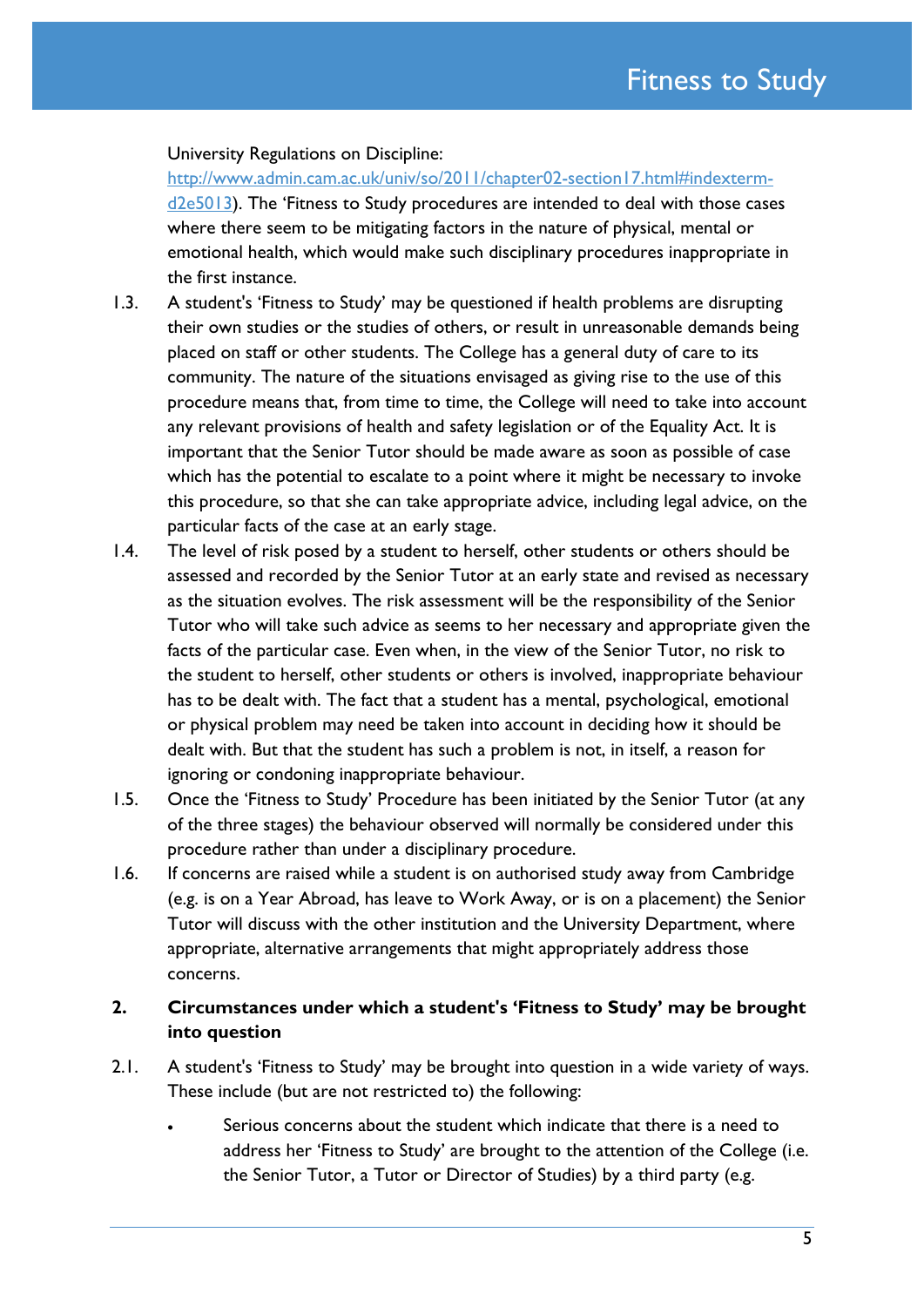supervisor, lecturer, friend, other student, department, placement provider, member of the public, medical professional etc.).

- The student has told her Tutor, Director of Studies, the Senior Tutor or the College Nurse that she has a problem and/or has provided information to any one of these, which indicates that there is a need to address her fitness to study.
- The student's academic performance or persistent behaviour is not acceptable and this is thought to be the result or symptom of an underlying physical or mental health problem.

If a Tutor, Director of Studies or Supervisor has concerns regarding a student's 'Fitness to Study' they should discuss this with the Senior Tutor who will advise which support services should be contacted and whether Stage 1 of the 'Fitness to Study' Procedure should be initiated. The University Mental Health Adviser should be, in appropriate cases, a first point of contact.

This 'Fitness to Study' Procedure has three stages: at which stage the process should begin in any individual case will depend on the perceived level of risk, the severity of the problem and on the student's current engagement (if any) with efforts to deal with it. When a member of College raises concerns, the relevant member of College staff (usually the Senior Tutor) has a duty to investigate and initiate this procedure as part of her larger duty of care to College members.

#### **3. Stage 1- Informal Action by the College**

- 3.1. Should any preliminary action in terms of support and guidance be ineffective, an appropriate member of College staff should designated by the Senior Tutor to approach the student and explain to her, in a supportive and understanding manner, that concerns about her 'Fitness to Study' have emerged. This would ordinarily be her College Tutor or Director of Studies but might be the College nurse or another appropriate person. The person dealing with the matter must keep the Senior Tutor advised of progress and seek advice or guidance on handling the situation as necessary. The Senior Tutor should also be notified, when or if the person handling the situation believes the problem has been resolved, of what actions or steps have been taken.
- 3.2. The student should be made aware of the precise nature of the behaviour that has given rise to these concerns. Normally, at Stage 1, the Tutor the Director of Studies or other staff member will attempt to resolve the matter by informal discussions with the student. The student should be given the opportunity to explain their own views on the matter, and should also be encouraged to think about using one or more of the support services offered by the College and/or the University. It may also be appropriate to look into the possibility of making appropriate adjustments to academic arrangements or offering other support in order to enable the student to study effectively.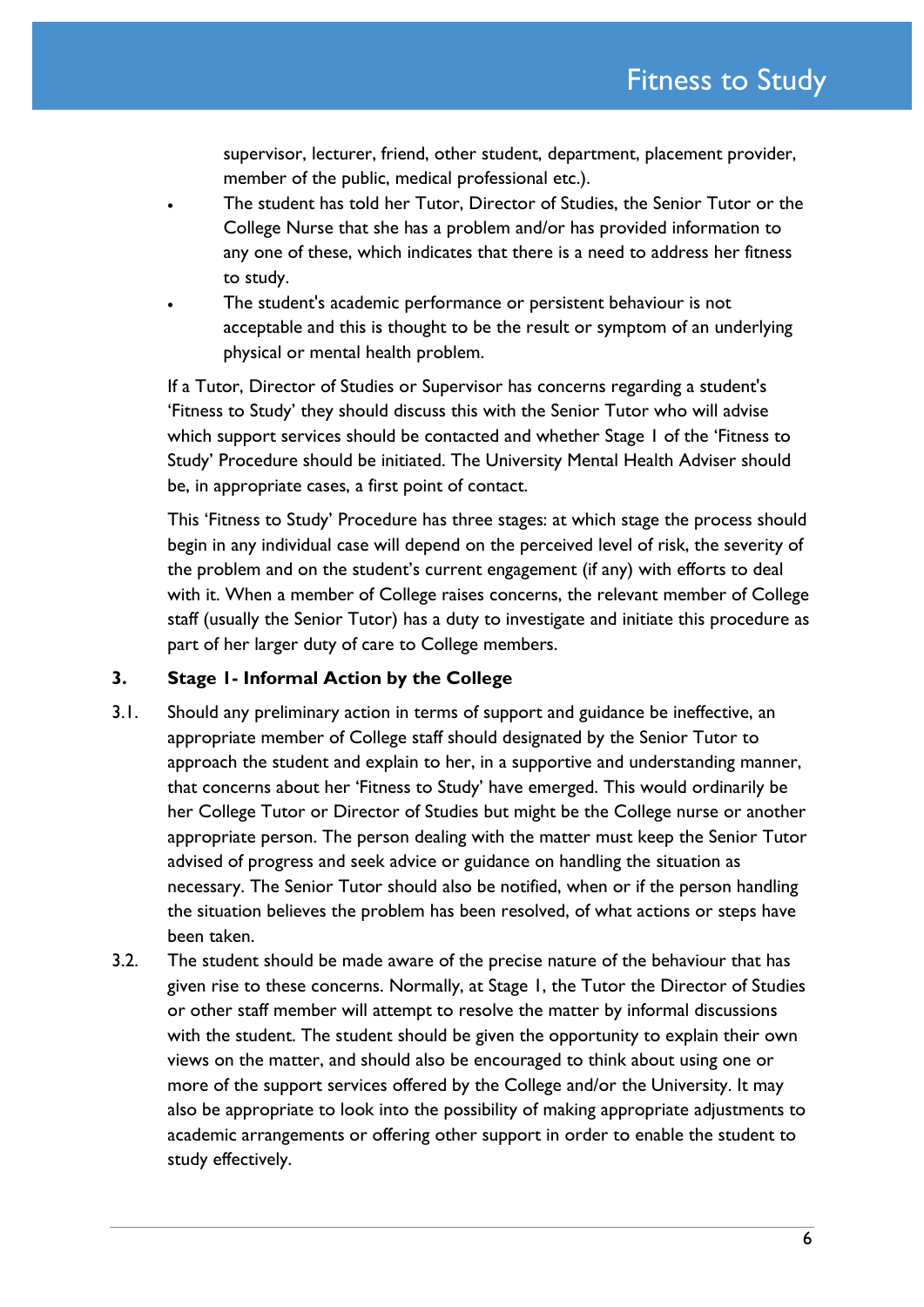- 3.3. It is hoped that, in most cases, issues can be resolved at this informal level, and that the student will respond positively, co-operating fully with the process and taking advantage of the support available. It may be necessary to obtain independent corroboration as to whether the support available is being taken up. The responsibility for providing this should, at this informal stage, normally lie with the student.
- 3.4. A review period should be determined by the person dealing with the matter, where possible by agreement with the student. This will allow the student to consider her own behaviour and to seek advice from the support services available. At the end of this period a meeting should be held to review any steps taken by the student to address the concerns. If the concerns have been addressed satisfactorily, this should be recorded. This meeting may involve only the person handling the case and the student: but the Senior Tutor should be informed and may wish to consider whether, in the light of the specific facts of the case, any other person(s) should be involved in the meeting.

Further meetings may be scheduled, as necessary, to monitor the situation/progress and to help ensure that continued support is provided to or accessed by the student to help her to study effectively.

If, however, the concerns have not been addressed, a further more formal review period may be determined by the person dealing with the matter, again, if possible, with the agreement of the student, or the case may be moved to the next stage of the procedure.

- 3.5. The informal discussions, advice and any undertakings made by the College or University and/or the student must be documented for the benefit of the College, the University and the student, but should be kept confidential. Copies of documents should be kept by the Senior Tutor, the person dealing with the case and the student. A letter setting out what has been agreed should be given to the student.
- 3.6. If a student is unable or unwilling to co-operate with the above process or to modify her behaviour, she should be informed that more formal action under Stage 2 or 3 of this procedure may be initiated.

#### **4. Stage 2- Case Review Group**

4.1. A meeting of a 'Case Review Group' shall be convened by the Senior Tutor, including, as appropriate, the Senior Tutor; the student's Tutor; the Director of Studies; Supervisor (in the case of Graduates or Course Director if there is no Supervisor); College Nurse; or other member of the College support services. The student may be accompanied to this meeting by a student or other friend if they so wish. Other persons, such as but not limited to the University Mental Health Advisor or a member of the Disability Resource Centre, may also attend to provide information and advice at the invitation of the Senior Tutor.

In both Stage 2 and Stage 3 processes, the student's Tutor or Director of Studies will normally be the College-designated point of contact with the student and should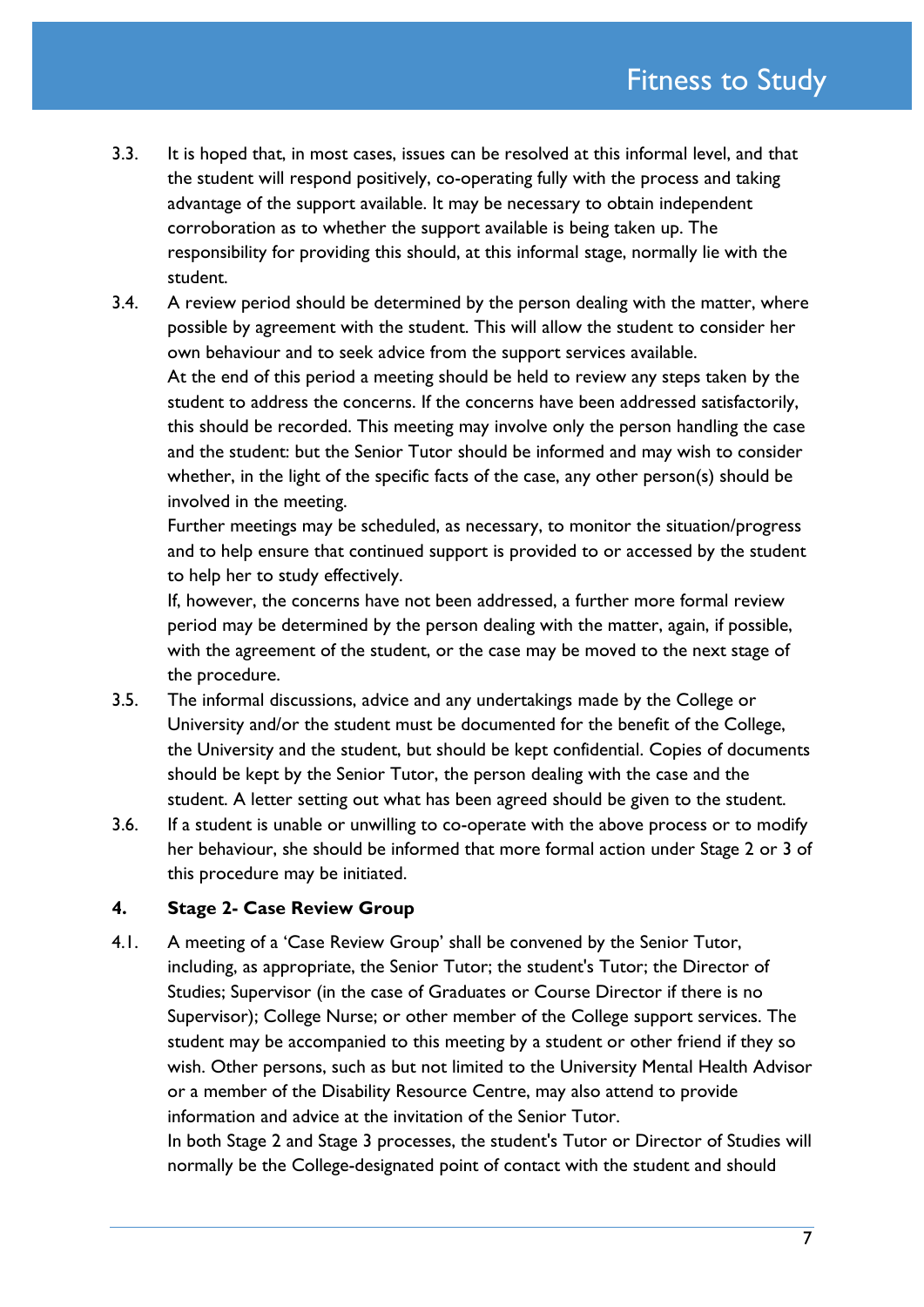ensure that the Senior Tutor is kept informed of progress and of all recorded communications. The Senior Tutor should be the main point of contact with all other agencies (especially those external to the College) and those dealing with the matter and should keep records of the whole process.

The Senior Tutor should appoint a deputy if she is unable for any reason to act at any stage.

- 4.2. Before the meeting, a medical assessment may be sought from a qualified practitioner, wherever possible one familiar with the Cambridge University system and with the spectrum of student difficulties, or from the University Occupational Health Service. The student should be encouraged to consent to this, as it will ultimately enable the College to address the student's difficulties in the most informed and effective manner possible and to make an accurate assessment of risk. The medical assessment will be used to determine the following matters:
	- the nature and extent of any medical condition from which the student may be suffering;
	- the student's prognosis;
	- the extent to which it may affect her 'Fitness to Study' and manage the demands of student life;
	- any impact it may have on others or any risk it may pose to others;
	- whether any additional steps should be taken by the College, in the light of any medical condition, to help the student to study effectively;
	- whether the student will be receiving any on-going medical treatment or support.
- 4.3. The student will be asked to authorise full disclosure to the College of the results of any medical examination. The College recognises that any such information disclosed will constitute "sensitive data" as defined by the Data Protection Act 1998 and will ensure that it is handled, processed and stored accordingly. Should the student refuse to undertake a medical examination, or to disclose the results, the College may continue this procedure on the basis of such information as it has access to.
- 4.4. The student will normally be given at least 7 days' notice (exclusive of the date of the decision and the date of the meeting) of the convening of a Case Review Group and informed of the purpose of the meeting. This period may be shortened in an emergency on the advice of the Senior Tutor. The student will also be provided with copies of any documents that are to be considered by the Case Review Group. The student will be asked to provide, by a specified deadline and in any event in reasonable time for the members of the Case Review group to read it in advance of the meeting, any documentation she may wish the Group to consider.
- 4.5. The student may be accompanied to this meeting by a student or other friend if they so wish. Other persons, such as the University Mental Health Advisor or a member of the Disability Resource Centre, may also attend, to provide information and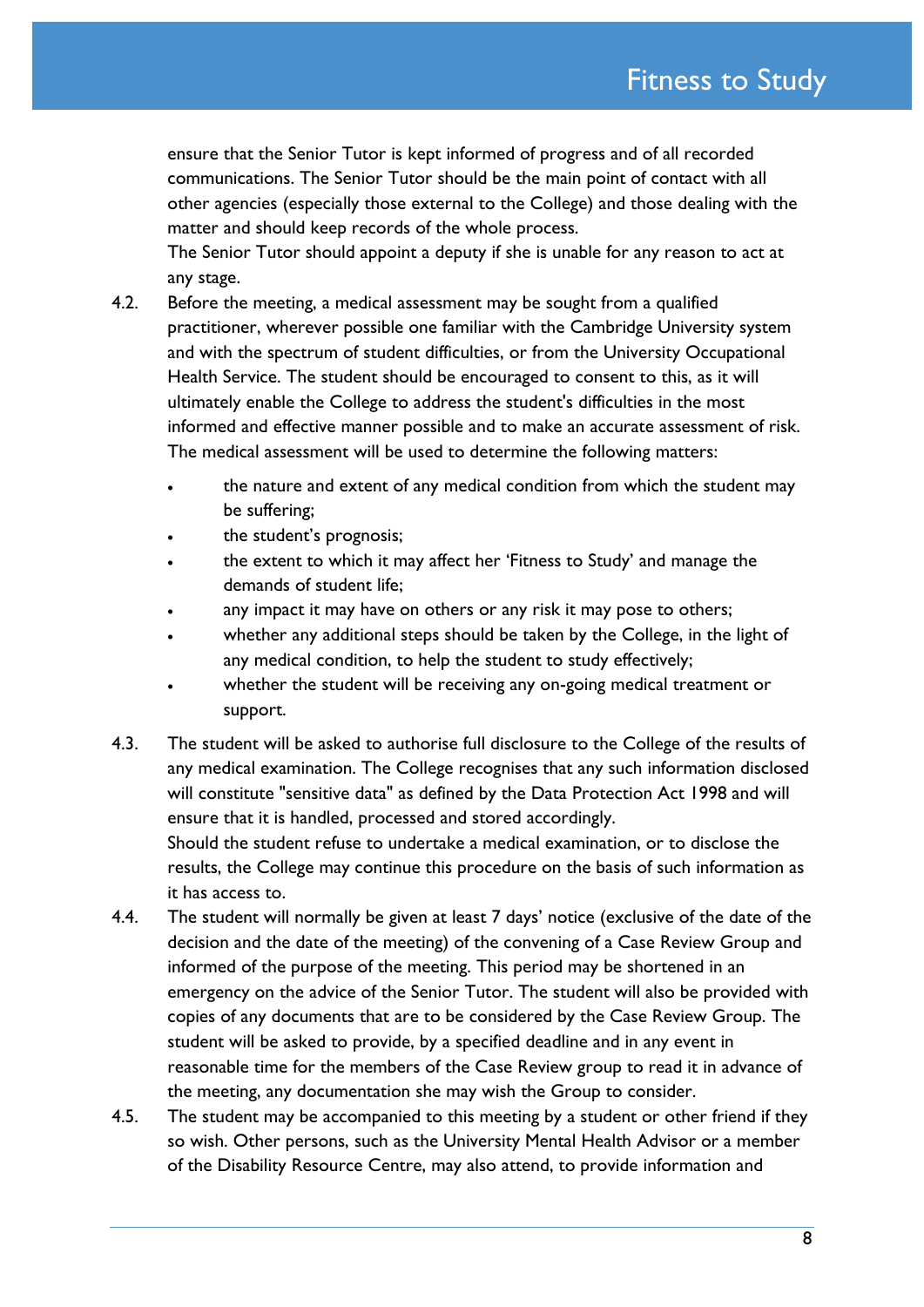advice, at the invitation of the Senior Tutor. The student should notify the Senior Tutor at least 72 hours in advance of the meeting if she is to be accompanied and by whom.

- 4.6. The purpose of the meeting will be to ensure that:
	- the student is made fully aware of the nature of the concerns that have been raised;
	- the student's views are heard and are fully considered by the Case Review Group in coming to its decision;
	- the best way to proceed is decided by the Case Review Group, wherever possible with the agreement of the student;
	- the student is made fully aware of the possible outcomes, if difficulties remain.

The meeting may be adjourned and reconvened if the Case Review Group needs time to consider its decision or to reflect on options that come to light in the course of the meeting.

- 4.7. The Case Review Group will order its proceedings at its own discretion and may call witnesses, such as professional persons who may have been working with the student, or such advisers as it thinks appropriate and may institute such enquiries as it decides are necessary to assist its deliberations.
- 4.8. The Case Review Group may decide:
	- (a) that no further action is required;
	- Or
	- (b) formally to monitor the student's progress for a specified period of time.

In this case, after discussion with the student (and, where possible, the agreement of the student), an action plan will be decided which outlines any steps which the student is required to take, and/or the nature of any support to be provided to the student in order to address the concerns identified. Regular review meetings with the student will need to be arranged with a member of College staff who may be identified either by the Case Review Group or by the Senior Tutor. The Senior Tutor will ascertain that the action plan is being appropriately followed, that appropriate records are being kept, that risk assessments are being kept under review and revised and recorded as necessary and/or that reasonable support to help the student to study effectively is being provided.

The student shall be informed of the consequences of any breaches of the action plan, which will normally involve their 'Fitness to Study' being considered under the Stage 3 procedure.

Or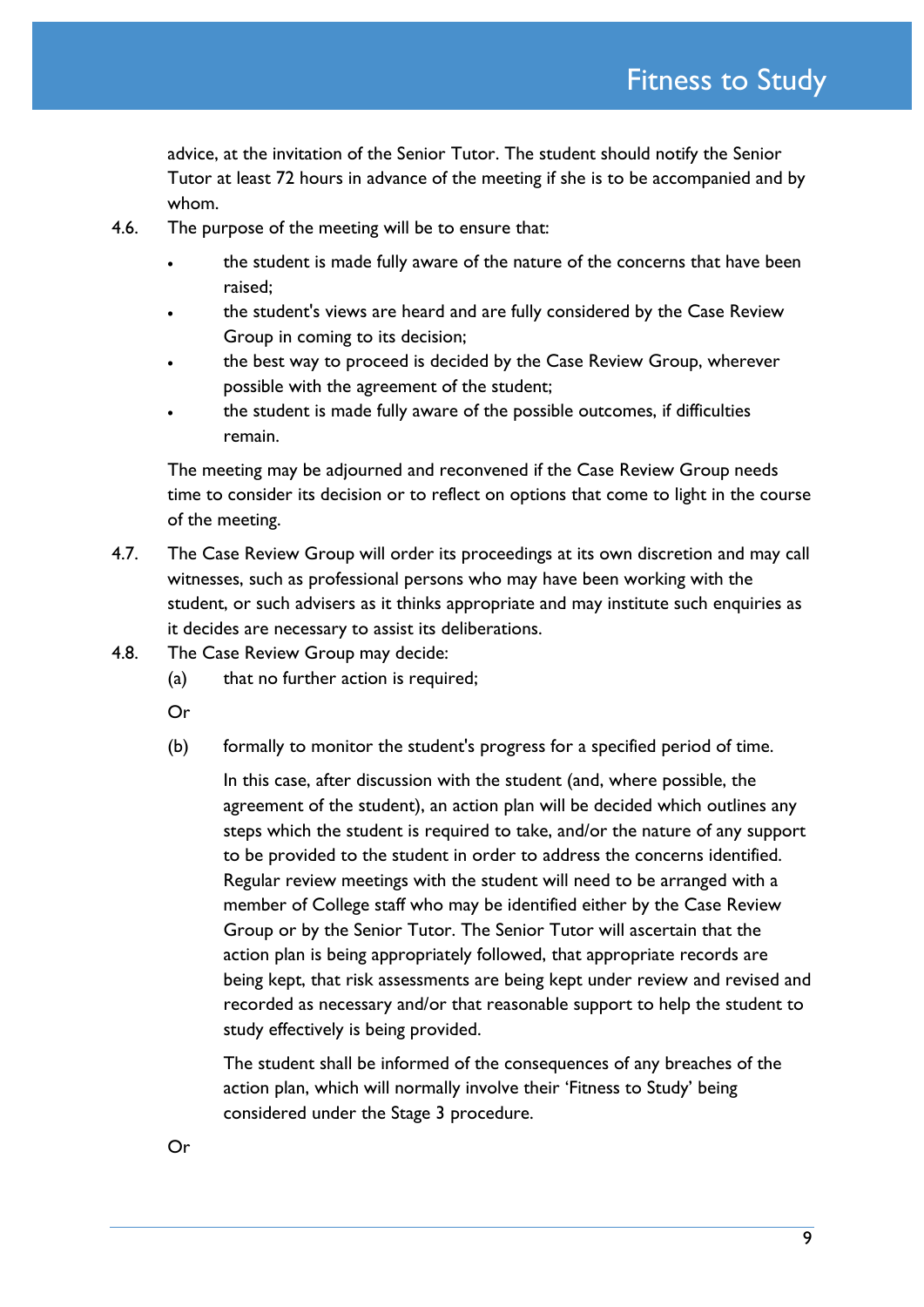Fitness to Study

(c) to recommend that special academic arrangements or support are put in place.

Such recommendations should, as appropriate and where necessary and possible, be agreed with the student's department and by the student and approved, where necessary, by the relevant University authority. The student shall be informed that, unless the specified arrangements remedy the concerns to the College's satisfaction, her 'Fitness to Study' may be considered under Stage 3 of the 'Fitness to Study' Procedures.

Or

(d) to agree, where possible with the consent of the student, that their studies be suspended for a period of time, with application, as and where necessary, to the relevant University authority. If the consent of the student is not forthcoming, the College may, if it decides that it is appropriate, let the student continue but with written advice that Case Review Group is of the view that there is serious risk of failure in the examinations and that, having insisted otherwise, the student cannot expect the College to support any application seeking to mitigate the consequences unless there is good evidence of serious further developments unrelated to the situation which has already been considered.

Or

(e) to refer the case to the Standing Sub-Committee of the Education Committee, or, in the case of a serious disciplinary offence, to refer the case to the Standing Disciplinary Committee, under the College's Procedures to be followed in cases of serious disciplinary offence [www.newn.cam.ac.uk/student-life/student-information/student](http://www.newn.cam.ac.uk/student-life/student-information/student-handbook/student-procedures-and-guidance/)[handbook/student-procedures-and-guidance/](http://www.newn.cam.ac.uk/student-life/student-information/student-handbook/student-procedures-and-guidance/) This will only be appropriate in the most serious of cases, such as where

evidence of a serious risk to either the health and safety of the student herself or to others has been identified, and it is thought that suspension, exclusion or expulsion of the student may be the most appropriate or safest course of action, or where a particular course of action has been recommended but the student refuses her consent.

4.9. The decision of the Case Review Group, together with a concise record of the meeting, should be sent to the student within 7 days from the day following the meeting, and a copy kept on the student's personal file. A copy of this documentation should be sent to the student's Department or other involved parties on a need-to-know basis and redacted if necessary.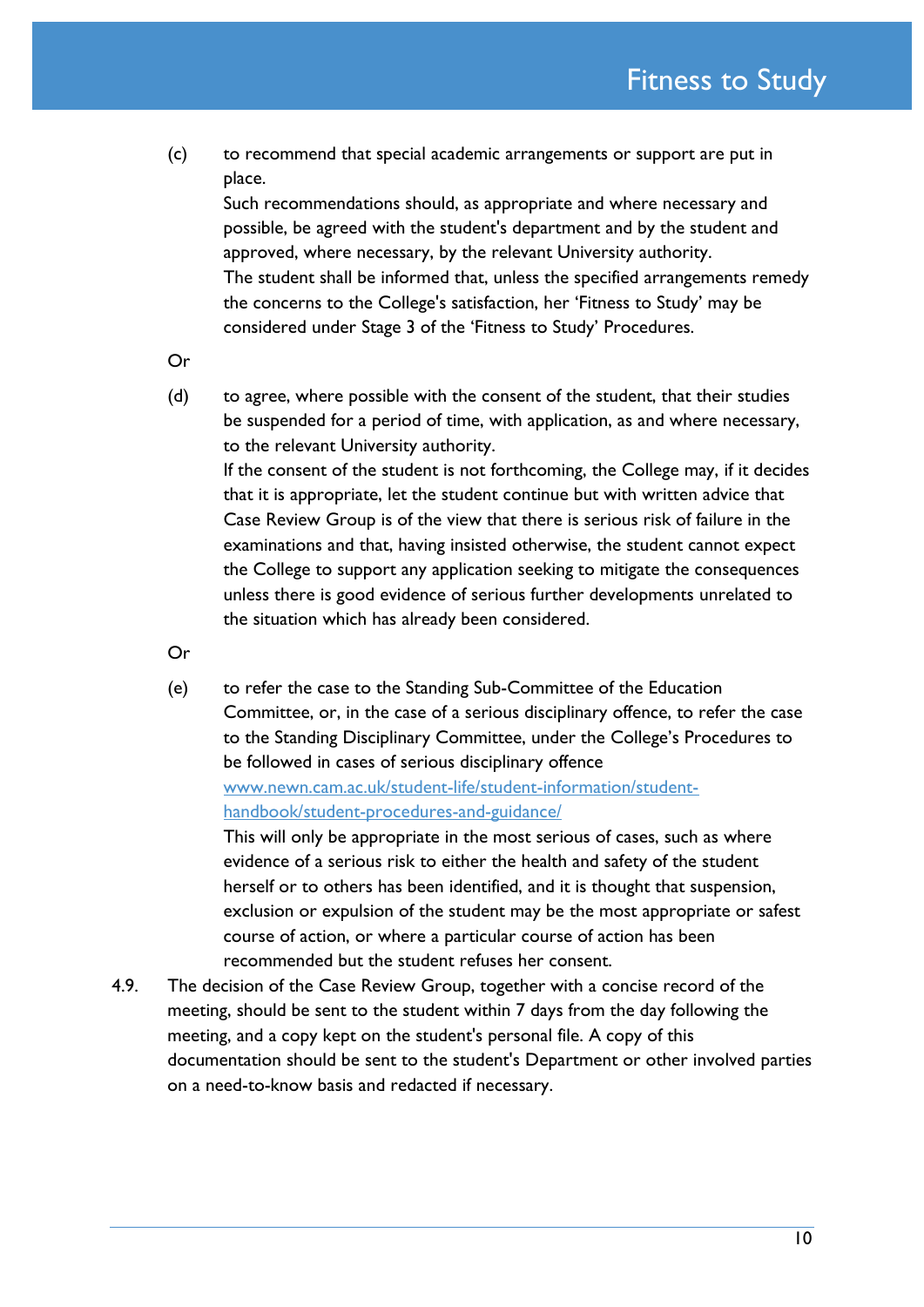### **5. Stage 3 - College Review Panel (standing Sub-Committee of the Education Committee)**

- 5.1. As a first step in this stage the Senior Tutor shall consider whether interim suspension of the student pending further action is appropriate, including from College accommodation with termination of the Licence Agreement in accordance with the procedures set out therein.
- 5.2. The Senior Tutor shall then convene a Review Panel. The Review Panel will have four members drawn from the Sub-Committee of the Education Committee (who have had no previous connection with the student), with the Senior Tutor and the student's Tutor in attendance.
- 5.3. The Chair will fix a date for a formal meeting of the College Review Panel to hear the case and invite the student to attend to discuss the concerns and all relevant issues. A member of the College staff will act as Secretary to the Panel.
- 5.4. Wherever possible the student will be given at least 7 working days' notice of the meeting of the College Review Panel (exclusive of the date of the meeting). The student will be informed of the purpose of the hearing. The student will also be provided with any documents to be considered at the meeting, and asked to provide any documentation she may wish the Panel to consider in good time for the meeting. The student may request postponement in order to prepare such documentation or for other good cause and this will be fully considered by the Chair of the Review Panel and the date of the meeting either confirmed or adjusted. In cases posing a serious risk to the student or to others in the judgement of the Senior Tutor, the College may temporarily suspend a student, including sending her out of residence, pending a meeting of the Review Panel.
- 5.5. The student may be accompanied to this meeting by a student or other friend if they so wish. Other persons, such as but not limited to the University Mental Health Advisor or a member of the Disability Resource Centre, may also attend for information and advice at the invitation of the Senior Tutor. The student should notify the Senior Tutor and the Chair of the Review panel, at least 72 hours in advance of the meeting if she is to be accompanied and by whom.
- 5.6. The purpose of the meeting will be to consider the evidence available (including the student's perception of the problem and of the concerns which have been expressed either by her or by others) and to reach an appropriate decision, action plan or other outcome.
- 5.7. The Review Panel will order its proceedings at its own discretion and may call witnesses and/or advisers (including persons who have been dealing with the student, or, and in particular, the University Mental Health Advisor) and institute enquiries to assist its deliberations, (which may include requesting further medical assessments of the student's fitness to study).

It will also consider all previous risk assessments.

The Chair of the Review Panel will ensure that all parties have access to all appropriate documents.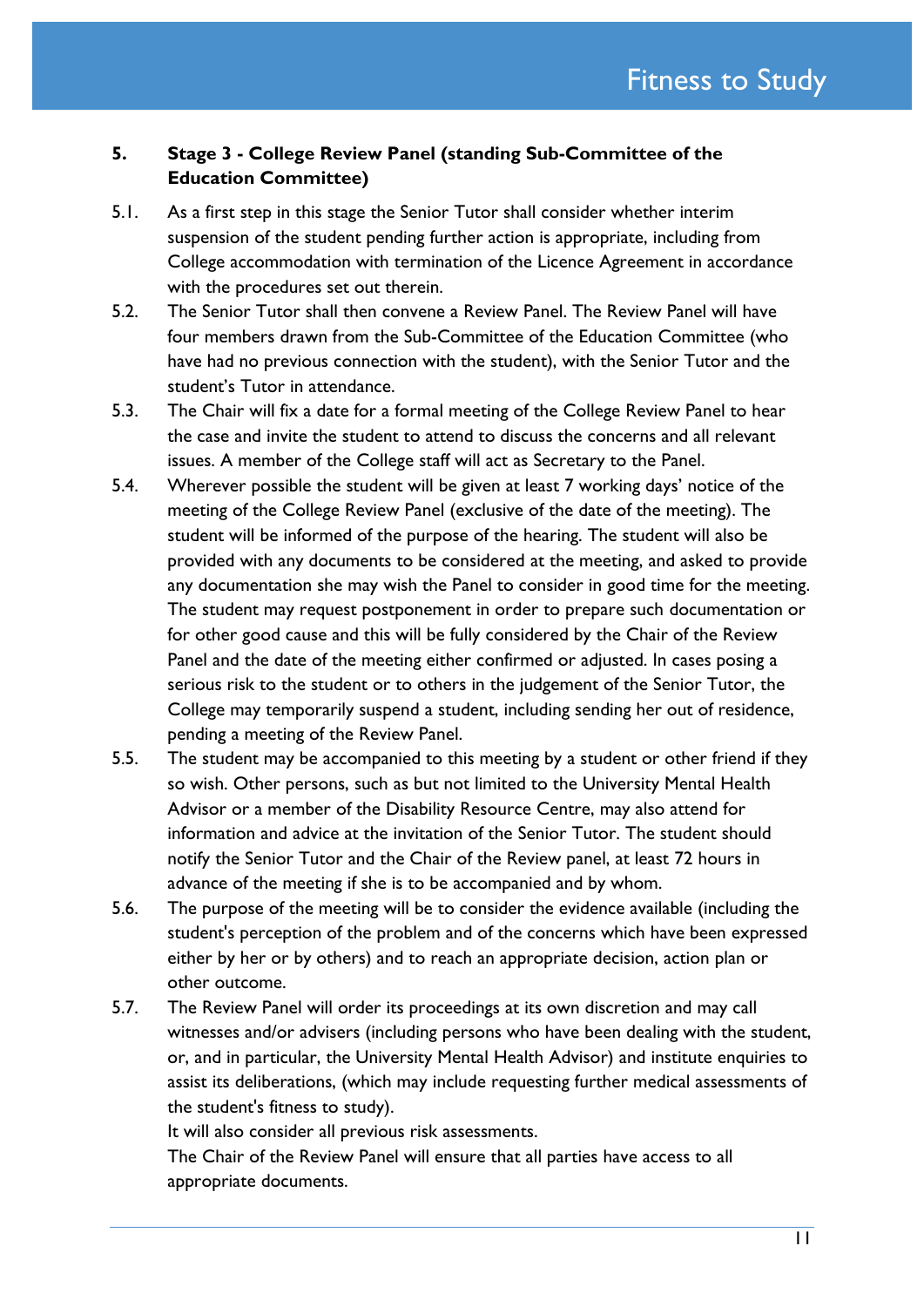- 5.8. The decision of the Review Panel shall be determined by the Chair of the Review Panel, having taken full account of the views of all members of the Review Panel.
- 5.9. The student shall be notified in writing of the decision, with a concise statement of the reasons, within 14 days of the meeting of the College Review Panel (exclusive of the date of the conclusion of the meeting(s). The decision shall be communicated in such a way that support is immediately available to the student at the time, from a person to be decided and arranged by the Senior Tutor. The decision may include one or more of the following:
	- (i) to monitor formally the student's progress for a specified period of time.
		- (a) In this case the Panel will provide the student with its action plan, (which should be agreed with the student wherever possible and) which outlines any steps which the student is required to take and/or any support which is to be provided to the student or which the student is required to access in order to address the concerns identified.
			- a. Arrangements should be made for regular review meetings with the student and a member of staff nominated (usually the Senior Tutor) to ascertain that the action plan is being appropriately followed and/or that reasonable support to help the student to study effectively is being provided as set out in the action plan. The student will also need to be informed of the consequences of any breaches of the action plan on her part.
			- b. The Panel will specify who, where appropriate or necessary, after consultation with the Senior Tutor and the student's Department, and subject to any necessary approval of the relevant University authority, will arrange for any suitable adjustments or special academic arrangements to be put in place.
		- (b) If the Panel has decided that the student is required, in the interests of herself and others, to interrupt her studies, then the person to be responsible for implementing that decision (who will normally be the Senior Tutor) should be identified.
		- (c) The student should be clearly informed of the consequences in the event that these arrangements fail to remedy, to the College's satisfaction, the concerns identified.
	- (ii) to recommend that the College exercises its statutory power to suspend or to exclude the student.
	- (iii) any other action considered to be appropriate and proportionate.

Any decision regarding suspension or exclusion should be communicated by the Senior Tutor to the University and to any persons in the University or elsewhere who have been involved in dealing with the student's case or problems. Such actions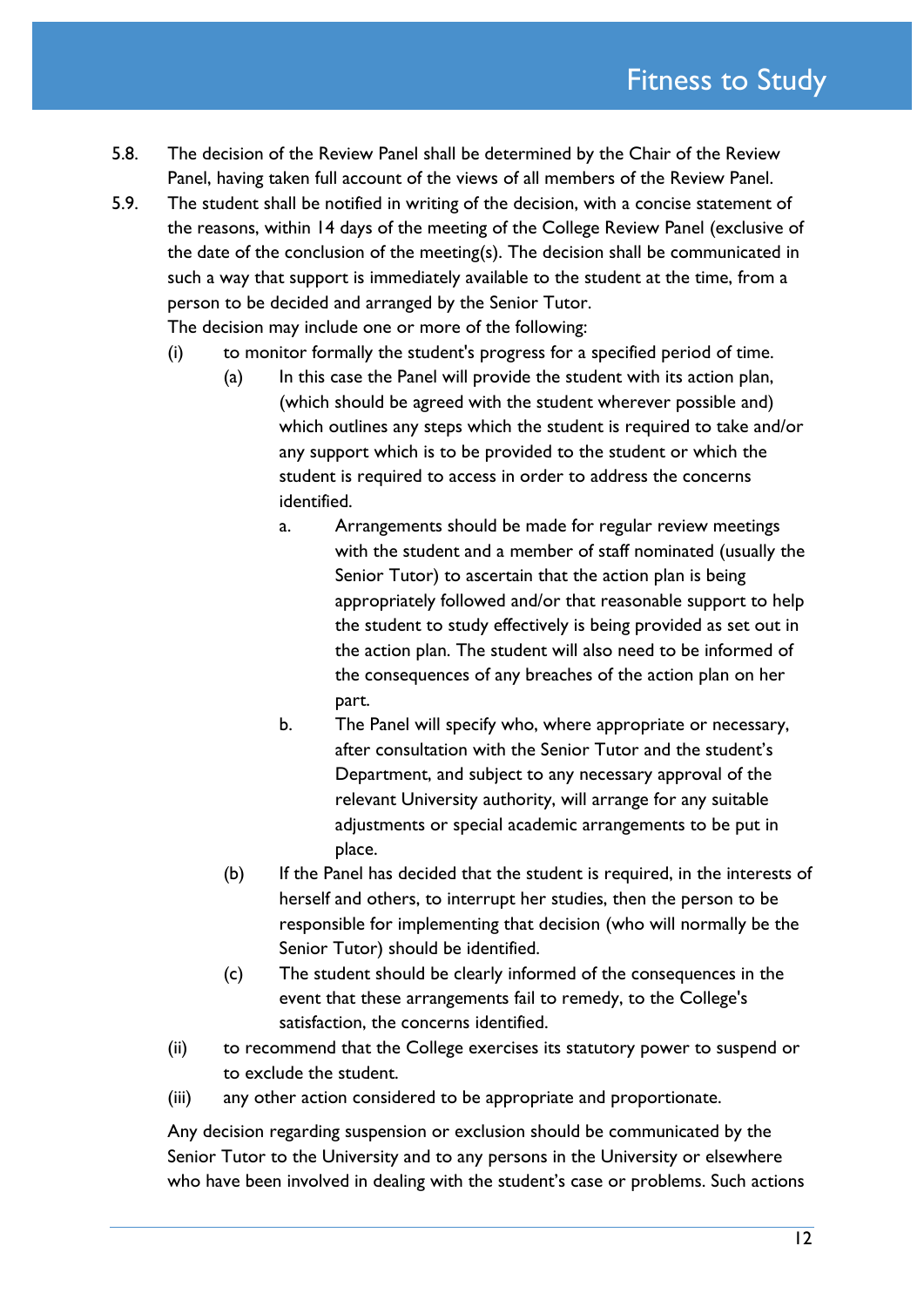should follow such procedures as may be prescribed by the College's Statutes or Ordinances, which shall take precedence in the event of any such decision.

#### **6. Return to Study**

- 6.1. In many circumstances, after a break in study, the student may make a request to the College for permission to return to the course. The decision as to whether, if necessary, to ask the University permission for the student to be put in standing to return to study will then be made by the Senior Tutor.
- 6.2. To this end, the Senior Tutor, in consultation with relevant organisations such as the University Counselling Service, the University Mental Health Advisor, and Disability Resource Centre. etc., will identify any remaining concerns that the College may have about the student's fitness to study and seek advice as to how they may be addressed.

The Senior Tutor will also, if appropriate, contact any relevant medical professional for an assessment of the student's ability to manage the demands of returning to studying at Cambridge University, drawing attention to the demands of the course, the nature and extent of the student's previous problems and the College's previous or continuing concerns about them (if any).

- 6.3. The student will normally be permitted to return only if, after receiving medical advice, the College and the relevant University authorities are satisfied that the individual is 'fit to study' and able to comply with any conditions imposed on her return.
- 6.4. In cases where the College has any continuing concerns about the individual's 'Fitness to Study', it may require a second medical opinion. In this case a student may be asked to submit herself for medical examinations by doctors / specialists, including but not limited to the University Mental Health Advisor, nominated by the College and, if appropriate, at the College's expense, in order to ensure a proper evaluation of the situation.
- 6.5. In any case where a student returns to study following the implementation of the 'Fitness to Study' procedure, the College should hold an initial meeting with the student to discuss what support measures, if any, need to be put into place for the student's return and to establish a return to study plan.

This initial meeting shall include the Senior Tutor (or alternate) and, as appropriate, the student's Tutor, the Director of Studies, the Graduate Tutor or other relevant person(s).

At this meeting it may be decided that there should be regular review meetings with the student that can be used to monitor and support a return to study plan. If so, the student must provide their continued co-operation in this respect and such review meetings may continue for part or all of the student's remaining time at the College.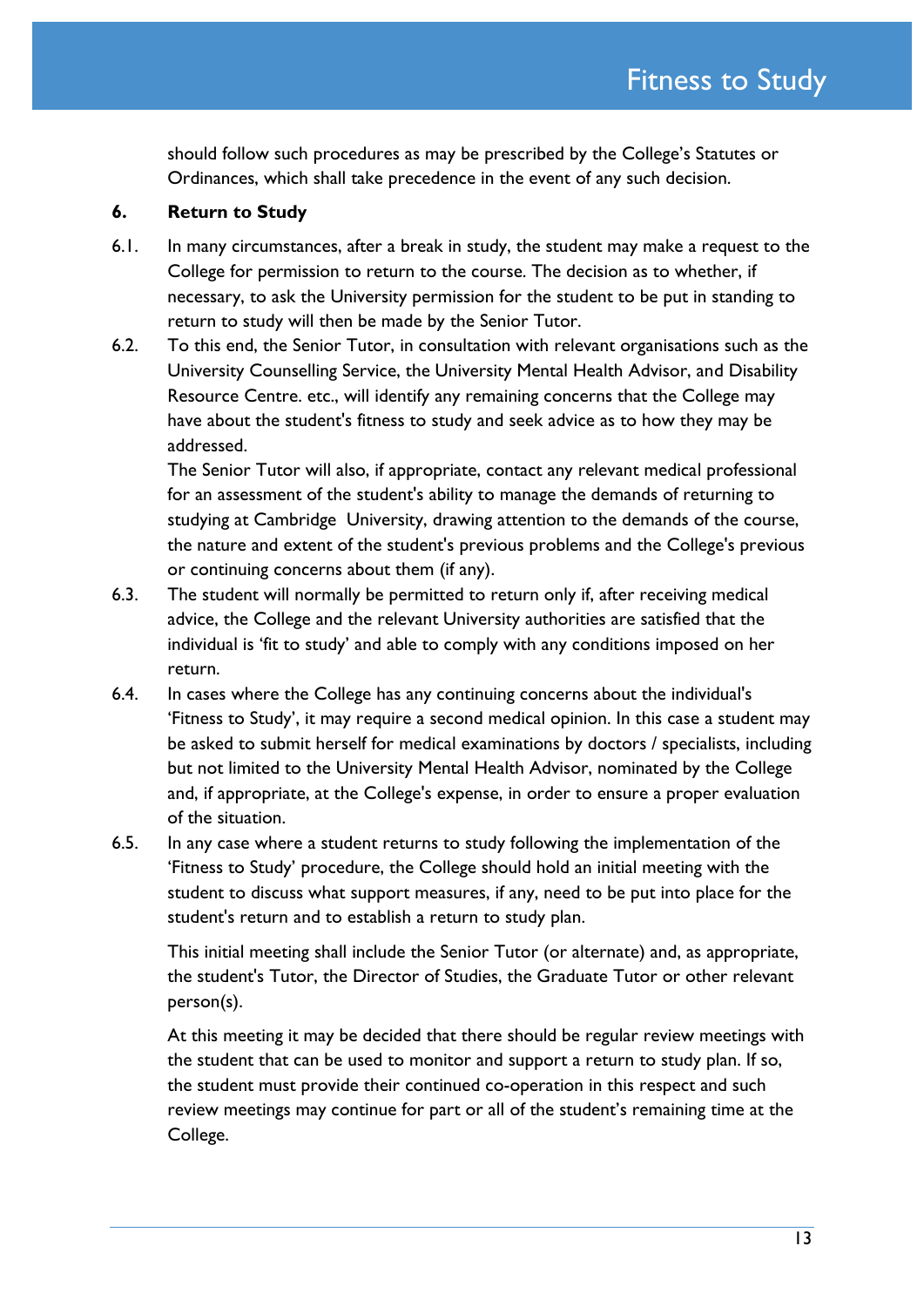There should be a written record of what is agreed for the return to study plan and a copy should be given to the student, who should be required to sign a copy in acknowledgement and consent and return to the Senior Tutor.

The Senior Tutor should ensure that a) where appropriate, a copy of the plan is sent to any relevant support agencies, who have agreed to help implement the plan; and b) ascertain that any necessary support from agencies external to the College is put in place.

The Senior Tutor should make arrangements for monitoring that the support plan is being delivered and the student is doing what has been required of her. If the student fails to cooperate, then, on the decision of the Senior Tutor having taken such advice as she thinks necessary, Stage 3 may be invoked without going again through Stages 1 or 2 or the matter may be treated as a disciplinary matter (refusal to comply with a direct instruction).

#### **7. Right of Appeal**

If the student is not satisfied with any decision made in accordance with the 'Fitness to Study' Procedures, she should write to the Principal and ask that arrangements be made for her appeal to be heard. The Appeal panel shall normally be comprised of three persons from the SubCommittee of the Education Committee or, at the discretion of the Principal in the light of the specific facts of the case two experienced DsoS and one Tutor who are Members of Governing Body who have had no previous involvement in the case or such other persons as may be designated by the Principal or by the Council.

#### **8. General Matters**

- 8.1. The College will, throughout these procedures, take account of relevant legislation such as the Data Protection Act, the Mental Health Act, the Human Rights Act, the Equality Act 2010 and the requirements of any relevant health and safety legislation along with the general rights and expectations of a student regarding confidentiality. In cases where Stages 2 or 3 of the 'Fitness to Study' Procedure have been invoked, the Chair, with the advice and knowledge of the Senior Tutor, will make a decision about who should be informed, and discuss with the student whether any statutory services should be contacted.
- 8.2. The College acknowledges that as a result of implementing this procedure it will receive personal sensitive data and data of a confidential nature pertaining to the student and other third parties, and undertakes that all such data is handled, processed and stored appropriately.

### **9. Crisis Situations**

It is possible that a student may pose such an extreme risk to themselves and / or others that they require emergency assistance outside these procedures.